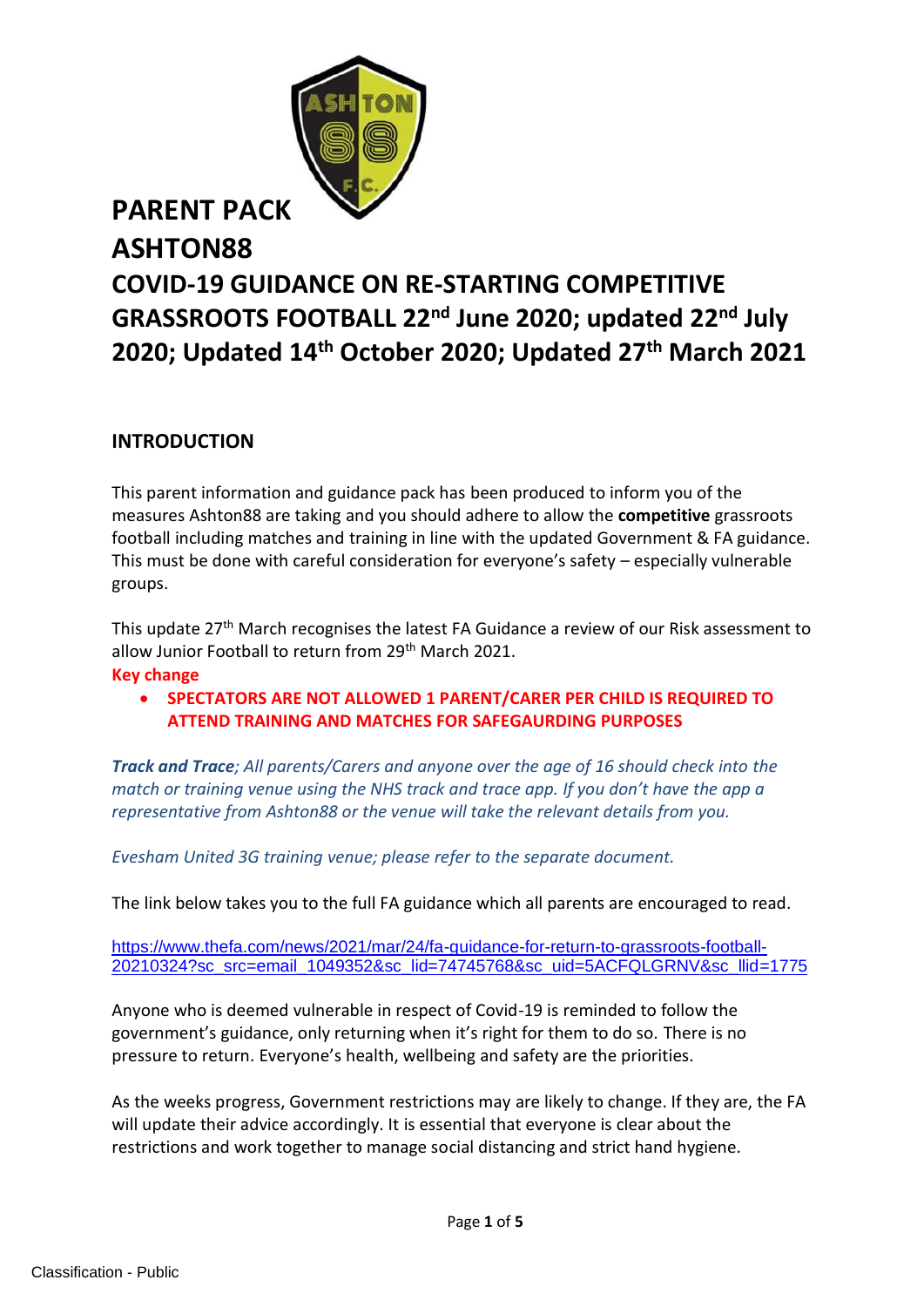

# **ASHTON88 COVID-19 GUIDANCE ON RE-STARTING COMPETITIVE GRASSROOTS FOOTBALL 22nd June 2020; updated 22nd July 2020; Updated 14th October 2020; Updated 27th March 2021**

The club has updated its risk assessment and provided a copy for your information with this pack which you are encouraged to read.

#### **SUMMARY**

- We will always follow the latest Government guidance;
- We have football specific protocols which will be in line with Government & FA guidance
	- **SPECTATORS ARE NOT ALLOWED 1 PARENT/CARER PER CHILD IS REQUIRED TO ATTEND TRAINING AND MATCHES**
- **If you are in any doubt, or you're not comfortable returning to football, then don't.**

In line with FA guidelines training sessions and matches are divided into;

Before sessions During sessions After sessions

#### BEFORE SESSIONS

- All parents/carers, players, coaches, and volunteers must undergo a self-assessment for any covid-19 symptoms prior to any training session or match.
- You should follow government guidelines for travel to venues
- Social distancing is required before the session starts, during intervals and afterwards.
- Please arrive in good time in advance before a training session starts to allow safe parking. Remain in your cars until 5 to 10 minutes before the start of the training session. Enter the 3G training venue safely and keep social distances, and then allow your child to join his group in the allocated zone as per the training plan location map.
	- o For Matches please arrive 30 minutes prior to the match Kick off time; your coach will advise your child where their safe zone is located for the match.
- Stay Alert you must maintain good hygiene, hand washing and social distancing.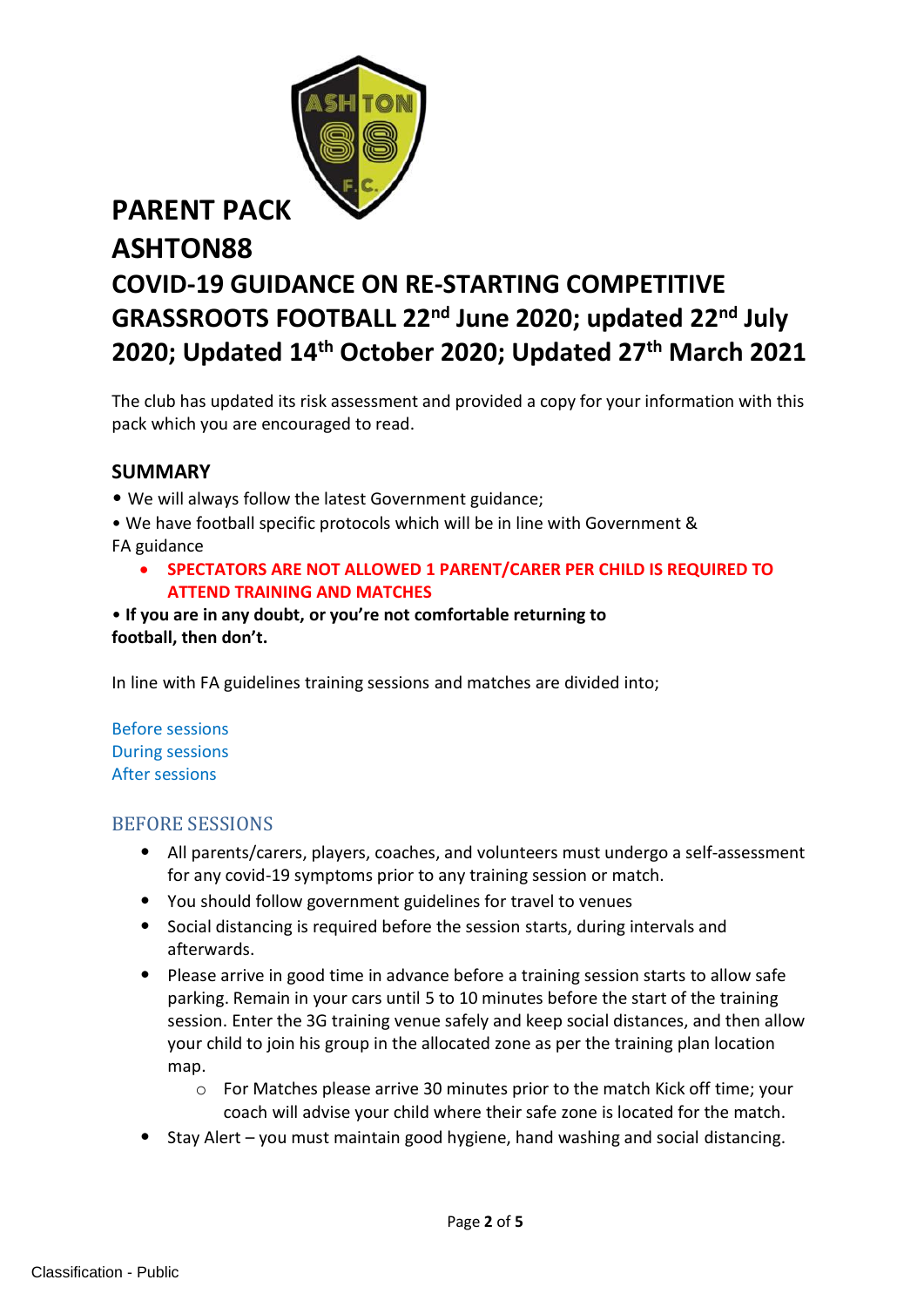# **ASHTON88 COVID-19 GUIDANCE ON RE-STARTING COMPETITIVE GRASSROOTS FOOTBALL 22nd June 2020; updated 22nd July 2020; Updated 14th October 2020; Updated 27th March 2021**

- If you are not happy with the arrangements that have been made, then you should remove yourself from that environment.
- You should arrive changed and ready to play.
- To operate safely, changing rooms, club rooms, and showers will be closed at training sessions
- Emergency WC facility will be available at the training venue and on match days 30 minutes prior to kick off and 30 minutes after, but we encourage parents not to use if possible. If used it will be one child or one Parent and child at a time.

#### **Your Coach or Club will provide the following information prior to the training session or match**:

- 1. Session or match date start and finish time
- 2. The Pitch location on which your child will train or play
- 3. Parent/Carer viewing areas.

#### DURING SESSIONS (Training and Matches)

- Contact during the training is allowed with players but will be kept to a minimum. Contact with the coach is not permitted.
- Avoid touching equipment e.g. cones. The focus should be on kicking the ball and limiting any touching of the ball with hands.
- Clubs/facilities will arrange parking but please try to avoid congregating.
- Coaches will have access to hand-cleaning facilities and we request the children to bring their own hand sanitiser for use during the session.
- You should refrain from spitting. If you need to sneeze or cough, you are encouraged to do so into a tissue or upper sleeve and advised to avoid touching your face. Ensure any tissues are disposed of as soon as possible.
- Equipment will be handled as little as possible by as few people as possible and will be disinfected before and after sessions.
- Ensure you take your own water bottle that is clearly recognisable and has your child's name on it. The drink should not be shared with anyone else.
- Should a child be injured the parent or guardian will be request by the coach to enter the training area to attend to the child but will still need to socially distance unless a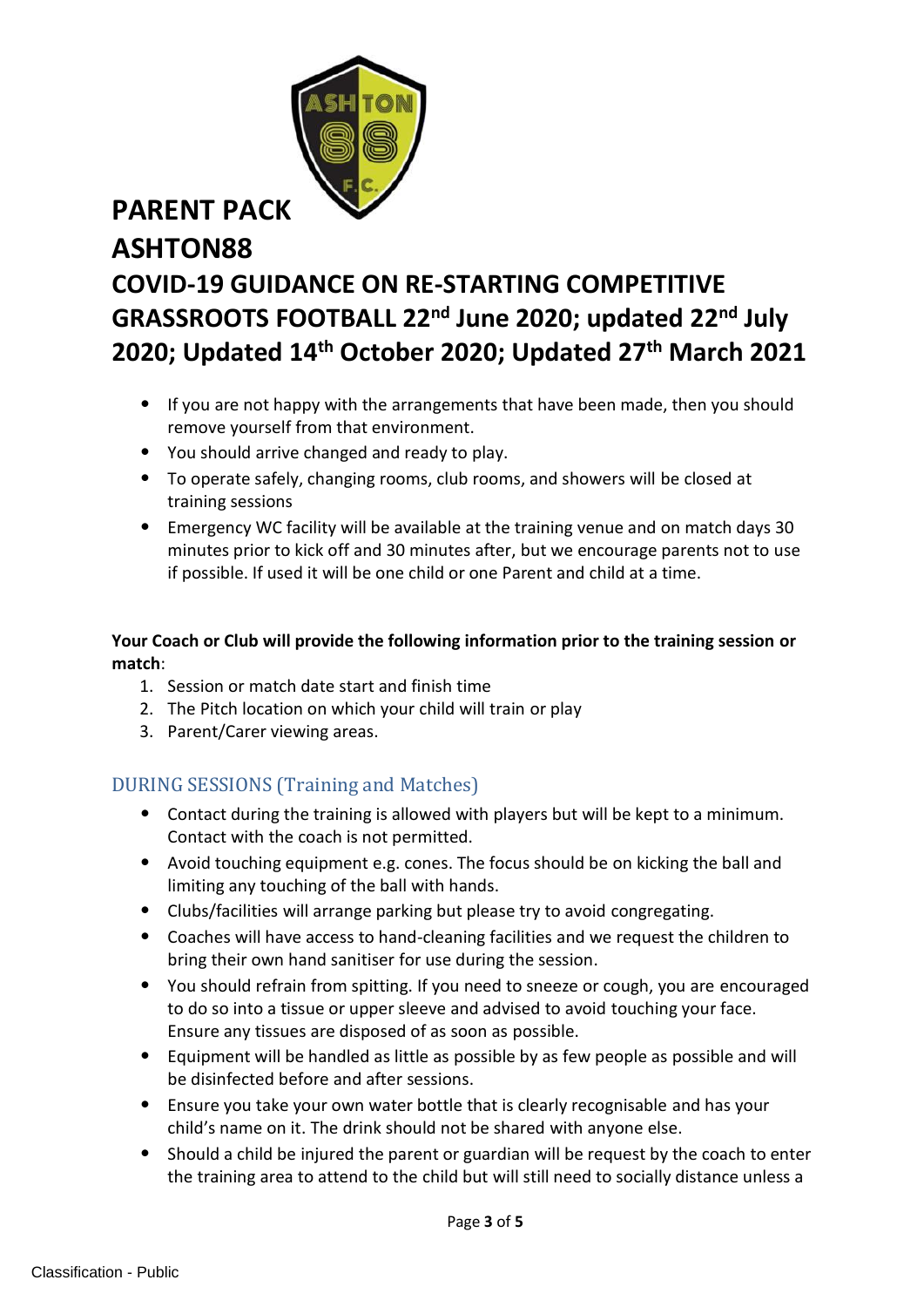# **ASHTON88 COVID-19 GUIDANCE ON RE-STARTING COMPETITIVE GRASSROOTS FOOTBALL 22nd June 2020; updated 22nd July 2020; Updated 14th October 2020; Updated 27th March 2021**

life or limb-threatening injury necessitates compromising guidelines to provide emergency care. A first-aider will be equipped with the appropriate PPE to protect themselves and others if they need to compromise social distancing guidelines to provide medical assistance.

- If you or your child become symptomatic during the session, you should immediately remove yourselves from the session and return home as soon as possible. NHS guidance on further management of symptoms should be followed.
- Sessions will be carefully prepared by the coaches in advance parents should not shout directions at the children.

### AFTER THE SESSION

- When the session is finished your child will return to his/her designated safe zone and the coach will then allow the children to return to their parents.
- You should leave the venue rather than congregate and avoid congestion at gates or doors.
- All participants should wash hands at the earliest opportunity and personal equipment should be wiped down with a disinfectant.

### MATCH DAY ADDITIONAL GUIDANCE

The following additional guidance is provided for match days for all to observe and summarised in reference document 5.

- Consultation with opposition team manager will be held before the match day to ensure they are aware of relevant procedures.
- A safety message will be delivered to both teams prior to the match
- Whilst contact is allowed the children will be asked to minimise contact for example goal celebrations, defensive walls etc.
- Goals, footballs and corner flags will be cleaned at half time
- Safe Zones designated by cones will be set up for each player. These will be used to store hand sanitiser, drinks and for players to go for pre-match, end of match and interval breaks.
- Matches will be split into quarters to allow drink breaks and hand cleaning